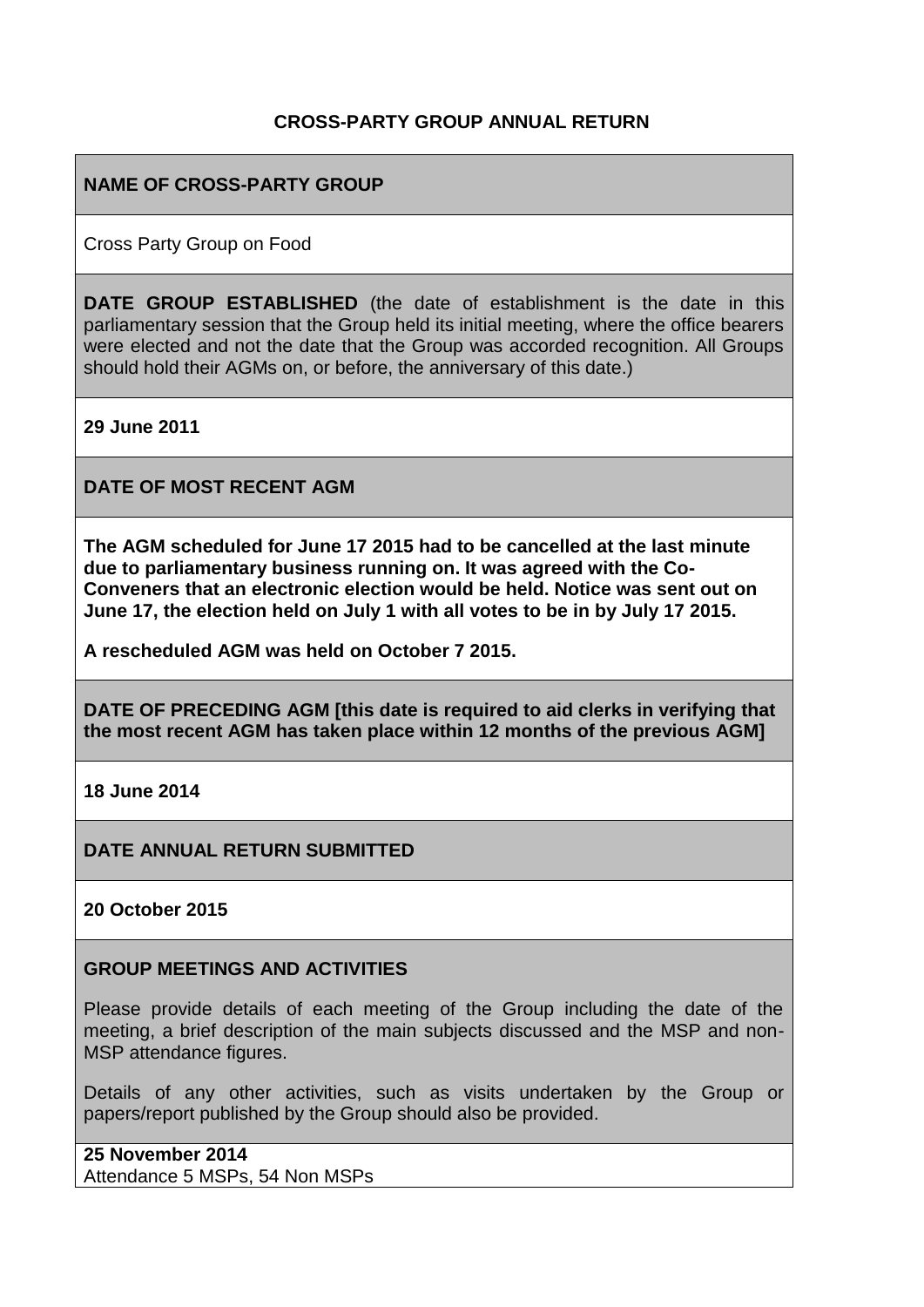Topic discussed; The landscape for food and drink post referendum and how further devolution could help address the challenges we face in Scotland's aspiration to become "A Good Food Nation".

The topic was introduced by Richard Lochhead MSP, Cabinet Secretary for Rural Affairs, Food and the Environment. The following Co-Conveners then gave their view: Claire Baker (Lab), Jim Hume (LD) and John Scott (Con). Patrick Harvie (Green) was invited but unable to attend at the last minute.

## **17 February 2015**

Attendance 4 MSPs, 54 Non MSPs

Topic discussed; A new Food Body for Scotland There were two guest speakers:

• Transition of Food Standards Agency Scotland to FSS Geoff Ogle, Chief Executive of the new Food Standards Scotland (FSS)

• How the FSS Board will work

Ross Finnie, Chair of the new Food Standards Scotland (FSS)

The following then give one brief key aspiration for FSS from their perspective:

- Bill Gray Community Food and Health Scotland
- Dr Gary Stephenson Devro
- Ewan Macdonald-Russell Morrisons

### **17 June 2014**

The AGM had to be cancelled due to Parliamentary business running on.

### **7 October 2015**

Rescheduled AGM following electronic election. Attendance 2 MSPs, 47 Non MSPs

The results of the election were recorded as follows: **Co Conveners**

Claudia Beamish Labour Rob Gibson SNP Patrick Harvie Green Jim Hume Lib Dem John Scott Con

### **Secretariat**

Mary Lawton SFDF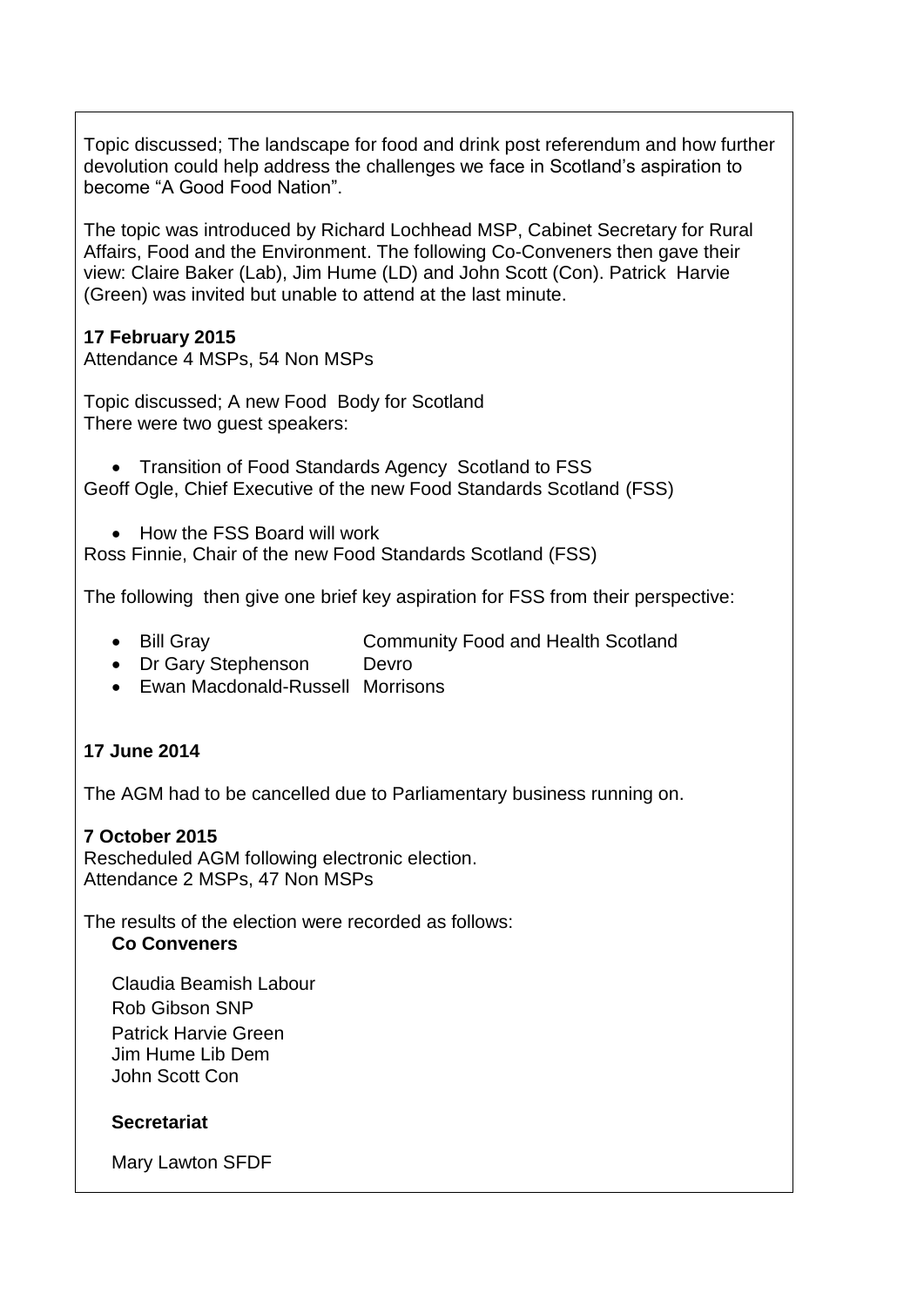The Annual return for the last session was also reviewed.

The main theme was the work programme of the Food Commission set up under Good Food Nation. The Chair of the Commission Shirley Spear gave a presentation and this was followed by an open debate.

# **MSP MEMBERS OF THE GROUP**

Please provide names and party designation of all MSP members of the Group.

Claire Baker Labour

- Claudia Beamish Labour
- Rob Gibson SNP
- Christian Allard SNP
- Patrick Harvie Green
- Jim Hume Liberal Democrat
- John Scott Conservative
- Alex Fergusson Conservative
- Sarah Boyack Labour
- Elaine Murray Labour
- Richard Baker MSP

### **NON-MSP MEMBERS OF THE GROUP**

For organisational members please provide only the name of the organisation, it is not necessary to provide the name(s) of individuals who may represent the organisation at meetings of the Group.

| <b>Individuals</b> | Elina Scheers Andersson |
|--------------------|-------------------------|
|                    | Jan Polley              |
|                    | <b>Alison Bankier</b>   |
|                    | Katrina Marsden         |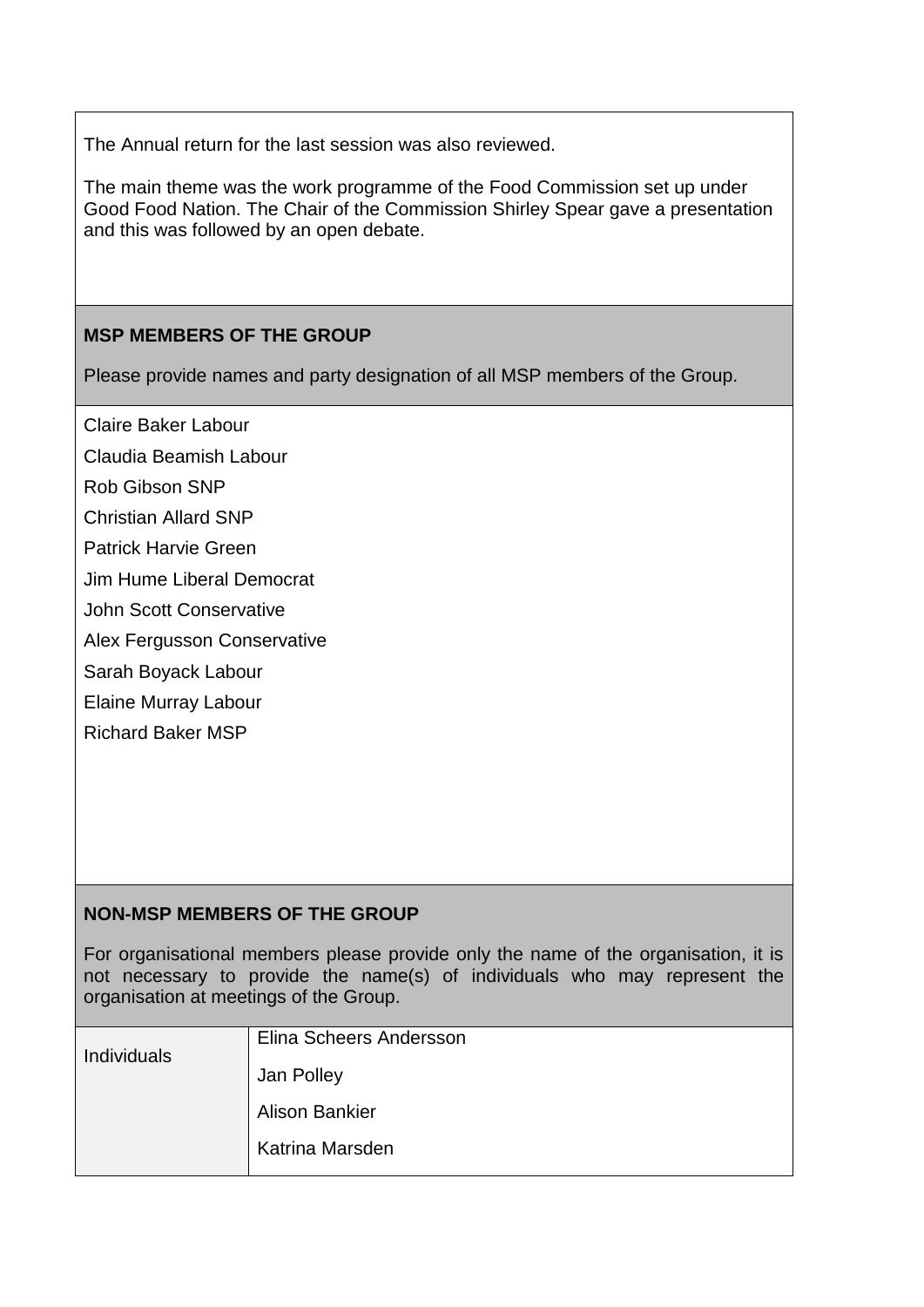|               | Maggie Gordon                                |
|---------------|----------------------------------------------|
|               | <b>Martin Meteyard</b>                       |
|               | Morag Jardine                                |
|               | <b>Graeme Millar</b>                         |
|               | Denise Walton                                |
|               | <b>Susan Boland</b>                          |
|               | <b>Gill Campbell</b>                         |
|               | Antonia Ineson                               |
|               | Liu Orchid                                   |
|               |                                              |
| Organisations | 3 x 1 Public Relations                       |
|               | Abertay Uni                                  |
|               | <b>Advocate for Animals</b>                  |
|               | <b>AEA Technology</b>                        |
|               | Agrico                                       |
|               | <b>Artilus</b>                               |
|               | Asda                                         |
|               | <b>Brands to Markets</b>                     |
|               | <b>British Heart Foundation</b>              |
|               | <b>Carnegie Trust</b>                        |
|               | <b>Cooperative Development Scotland</b>      |
|               | Coeliac UK                                   |
|               | <b>Community Food and Health Scotland</b>    |
|               | <b>Community Food Initiatives North East</b> |
|               | <b>Community Retailing Network</b>           |
|               | <b>COSLA</b>                                 |
|               | <b>Countryside Alliance</b>                  |
|               | <b>Crofting Org</b>                          |
|               | Cyrenians                                    |
|               | Dairy UK                                     |
|               | <b>Denvir Marketing</b>                      |
|               | <b>East Ayrshire Council</b>                 |
|               | Eco Schools                                  |
|               | <b>Edinburgh Scientific services</b>         |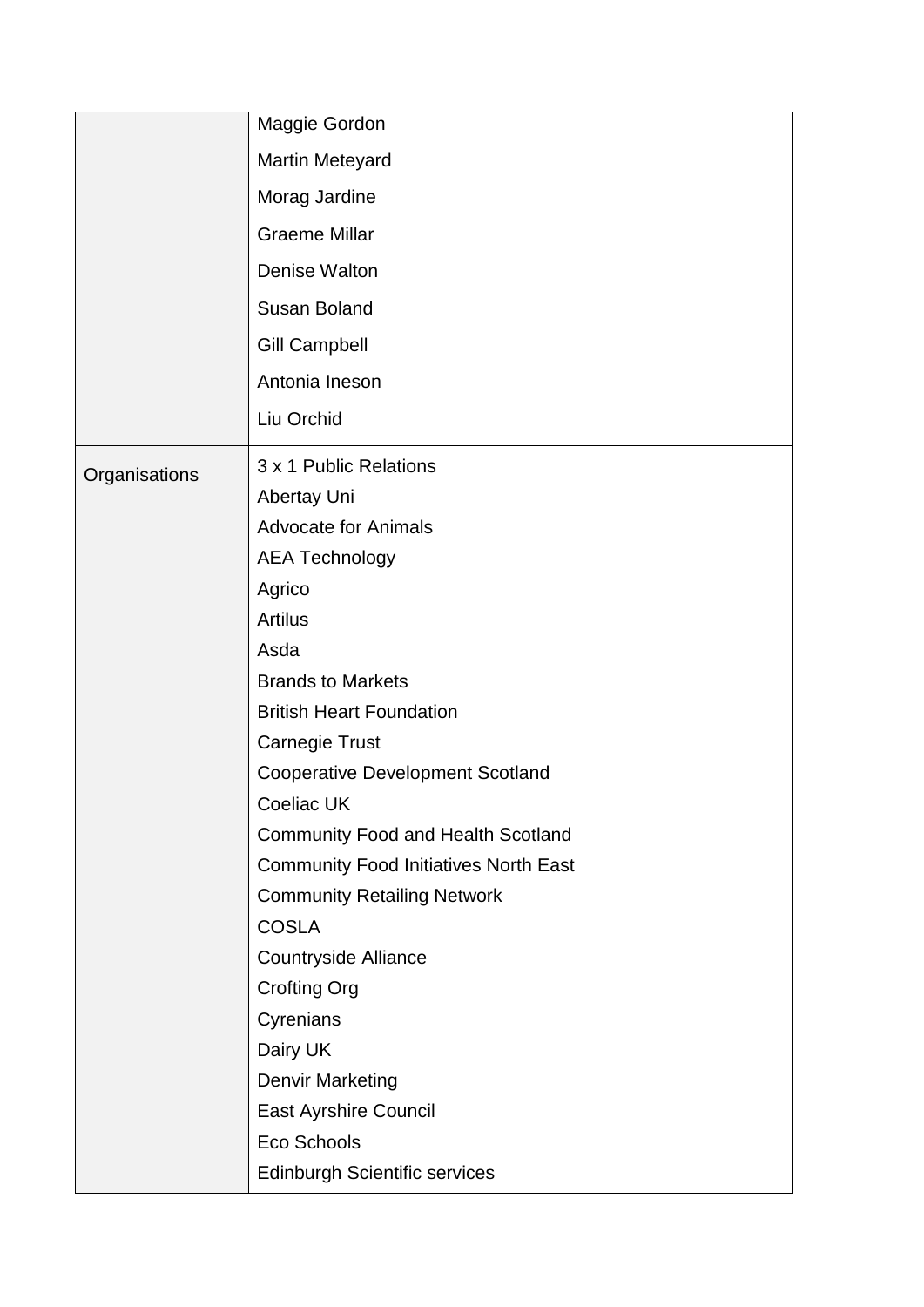| <b>Food and Health Alliance</b>                   |
|---------------------------------------------------|
| Federation of City Farms and Community Gardens    |
| <b>Fife Diet</b>                                  |
| Food Standards Agency (Scotland) (Now FSS)        |
| <b>Food Training Scotland</b>                     |
| <b>Footprint Consulting</b>                       |
| <b>Freshwater UK</b>                              |
| <b>Glasgow City Council</b>                       |
| <b>Highland Council</b>                           |
| Institute of Food Science and Technology          |
| Improve Ltd.                                      |
| <b>Inside South Network</b>                       |
| Interface Food and Drink                          |
| <b>LANTRA</b>                                     |
| Lanarkshire Community Food and Health Partnership |
| Lithgows                                          |
| Love Pure Cakes                                   |
| <b>Macphie of Glenbervie</b>                      |
| <b>Martins</b>                                    |
| <b>McDonalds</b>                                  |
| <b>McGrigors</b>                                  |
| <b>NFUS</b>                                       |
| <b>NHS Health Scotland</b>                        |
| <b>NHS Lothian</b>                                |
| North Ayrshire Council                            |
| <b>Nourish</b>                                    |
| Office of Fair Trading                            |
| Pagoda PR                                         |
| Pinnacle                                          |
| <b>Pinsent Masons</b>                             |
| <b>Quality Meat Scotland</b>                      |
| <b>Queen Margaret University</b>                  |
| <b>REHIS</b>                                      |
| <b>Robert Gordon University</b>                   |
| <b>RHASS</b>                                      |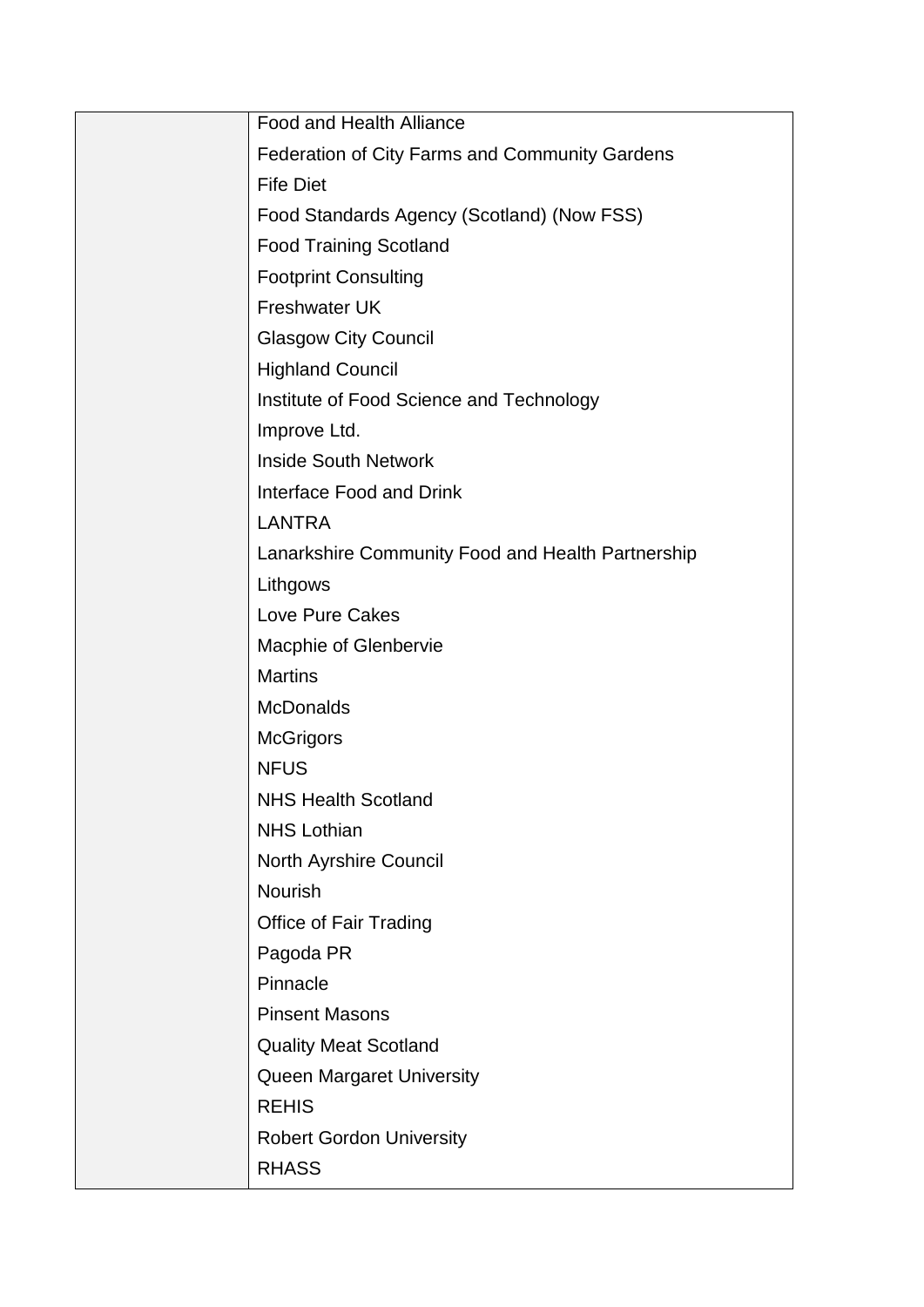| Robert Gordon Uni                                |
|--------------------------------------------------|
| Sainsburys                                       |
| <b>SAOS</b>                                      |
| School of Thai Kitchen Scotland                  |
| Scotch Whisky Association                        |
| <b>Scotland Food and Drink</b>                   |
| <b>Scottish Agricultural College</b>             |
| <b>Scottish Bakers</b>                           |
| <b>Scottish Borders Council</b>                  |
| <b>Scottish Crofting Federation</b>              |
| <b>Scottish Enterprise</b>                       |
| Scottish Federation of Meat Traders' Association |
| Scottish Food Advisory Committee (now disbanded) |
| Scottish Food and Drink Federation               |
| <b>Scottish Food Guide</b>                       |
| Scottish Food Quality Certification (SFQC)       |
| <b>Scottish Government</b>                       |
| <b>Scottish Meat Training</b>                    |
| <b>Scottish Natural Heritage</b>                 |
| <b>Scottish Out of School Care Network</b>       |
| <b>Scottish Organic Milk</b>                     |
| <b>Scottish Qualifications Association</b>       |
| <b>Scottish Retail Consortium</b>                |
| <b>Scottish Quality Salmon</b>                   |
| <b>Scottish Social Enterprise Coalition</b>      |
| <b>Scottish Wholesalers Assn</b>                 |
| Seafish                                          |
| <b>Seafood Scotland</b>                          |
| <b>SFQC</b>                                      |
| <b>Skills Development Scotland</b>               |
| Slow Food                                        |
| <b>Soil Association Scotland</b>                 |
| <b>Stirling Council</b>                          |
| <b>Strathearn Solutions</b>                      |
| <b>Tartan Silk PR</b>                            |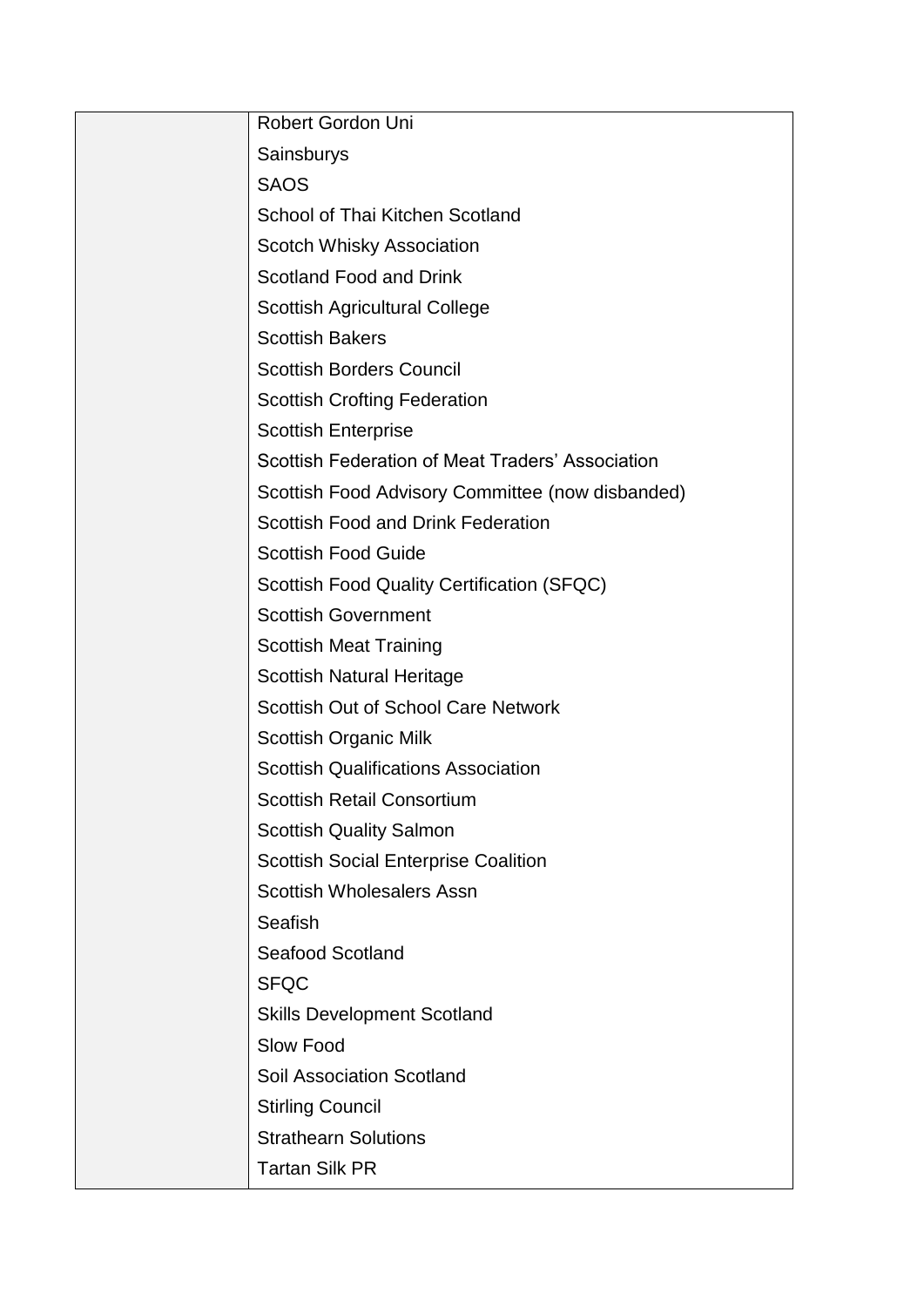|                        | <b>Taste Communications</b>                                                                                                                                                                                                                                                                                        |
|------------------------|--------------------------------------------------------------------------------------------------------------------------------------------------------------------------------------------------------------------------------------------------------------------------------------------------------------------|
|                        | <b>Tesco</b>                                                                                                                                                                                                                                                                                                       |
|                        | The Children's Orchard                                                                                                                                                                                                                                                                                             |
|                        | <b>Trellis Scotland</b>                                                                                                                                                                                                                                                                                            |
|                        | University of Aberdeen Rowett Institute of Nutrition and Health                                                                                                                                                                                                                                                    |
|                        | University of Abertay                                                                                                                                                                                                                                                                                              |
|                        | <b>Vivid Solutions</b>                                                                                                                                                                                                                                                                                             |
|                        | Wordbird                                                                                                                                                                                                                                                                                                           |
|                        | Which                                                                                                                                                                                                                                                                                                              |
|                        | <b>William Reed</b>                                                                                                                                                                                                                                                                                                |
|                        | <b>WLFFC</b>                                                                                                                                                                                                                                                                                                       |
|                        | <b>Zero Waste Scotland</b>                                                                                                                                                                                                                                                                                         |
|                        |                                                                                                                                                                                                                                                                                                                    |
|                        |                                                                                                                                                                                                                                                                                                                    |
| Conveners              | There are 5 Co-Conveners. Claire Baker MSP was one until<br>Feb 2015 then following her resignation                                                                                                                                                                                                                |
|                        | Claudia Beamish MSP was elected. Rob Gibson MSP, Patrick                                                                                                                                                                                                                                                           |
|                        | Harvie MSP, Jim Hume MSP, John Scott MSP and Claudia<br>Beamish MSP were all re-elected at the<br>AGM.                                                                                                                                                                                                             |
| <b>Deputy Convener</b> | None                                                                                                                                                                                                                                                                                                               |
| Secretary              | <b>Mary Lawton SFDF</b>                                                                                                                                                                                                                                                                                            |
| <b>Treasurer</b>       | None                                                                                                                                                                                                                                                                                                               |
|                        | FINANCIAL BENEFITS OR OTHER BENEFITS RECEIVED BY THE GROUP                                                                                                                                                                                                                                                         |
|                        | Please provide details of any financial or material benefit(s) received from a single<br>source in a calendar year which has a value, either singly or<br>cumulatively, of more than £500. This includes donations,<br>gifts, hospitality or visits and material assistance such as<br>secretariat support.        |
|                        | Details of material support should include the name of the individual providing<br>support, the value of this support over the year, an estimate of<br>the time spent providing this support and the name of the<br>organisation that this individual is employed by / affiliated to in<br>providing this support. |